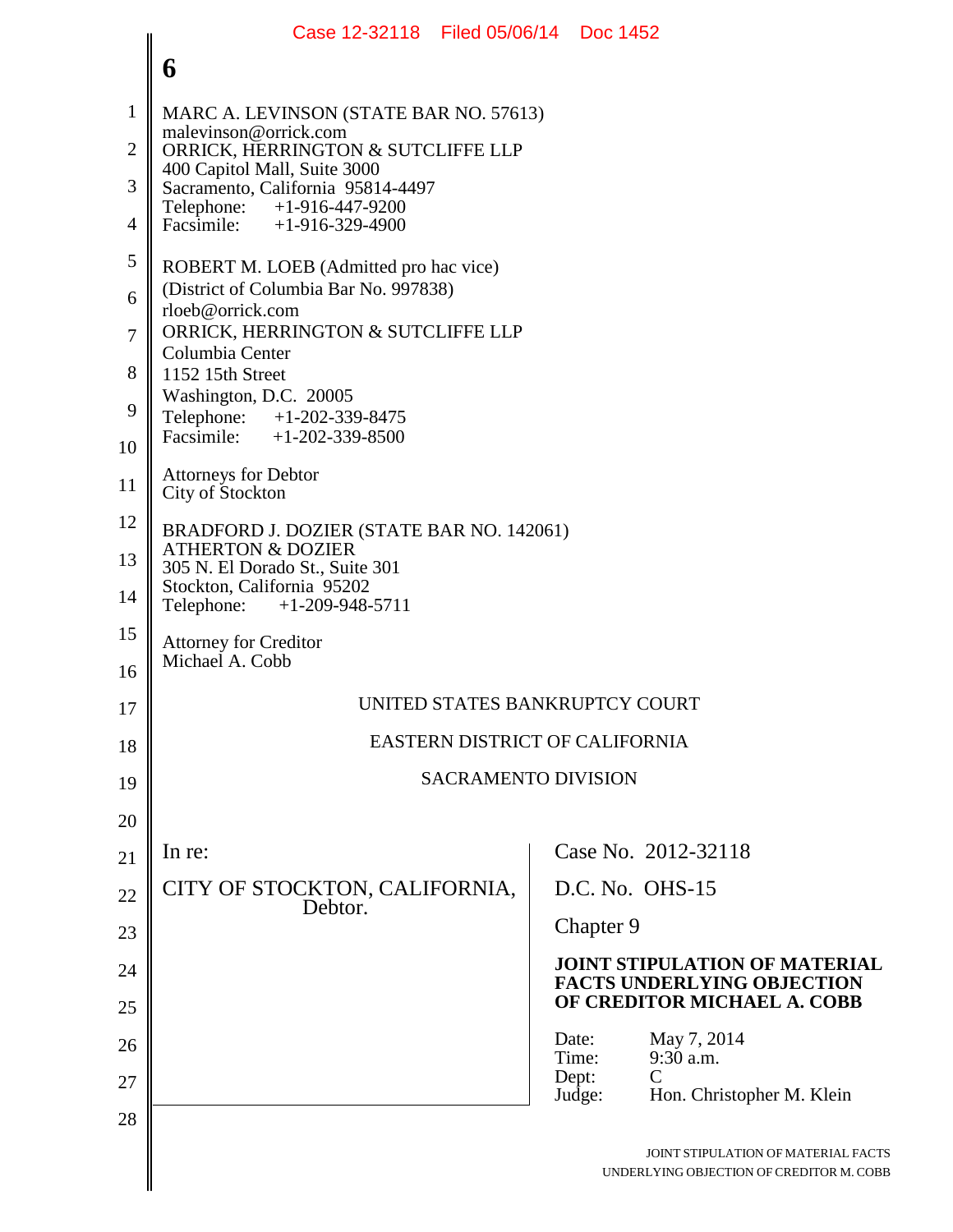## Case 12-32118 Filed 05/06/14 Doc 1452

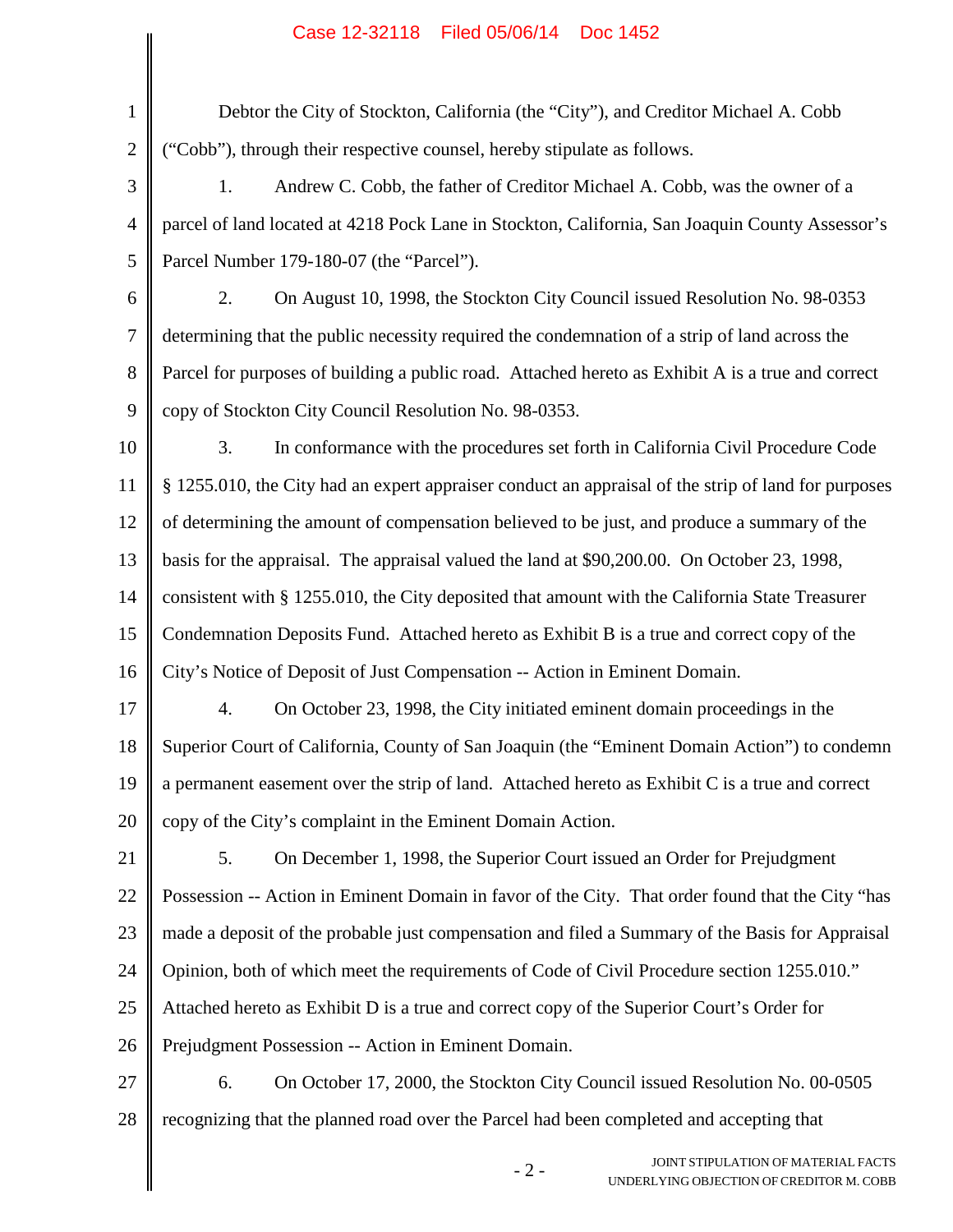1 2 improvement. Attached hereto as Exhibit E is a true and correct copy of Stockton City Council Resolution 00-0505.

3 4 5 6 7. In November 2000, Michael A. Cobb, owner of the Parcel by operation of state probate and trust succession following the death of Andrew C. Cobb, withdrew the City's deposit of probable just compensation in the amount of \$90,200.00, subject and pursuant to California Civil Procedure Code § 1255.260.

7 8 9 10 11 12 13 14 15 16 8. On July 2, 2007, Michael A. Cobb sent, by check of good and available funds, the sum of \$90,200.00 to the California State Treasurer Condemnation Deposits Fund. On October 24, 2007, the California State Treasurer returned that amount to Cobb. On December 6, 2007, Cobb tendered the sum of \$90,200.00 by way of a cashier's check to the attorneys for the City. On December 10, 2007, the City returned the tendered check. On May 15, 2008, the attorneys for Cobb advised the attorneys for the City that Cobb had deposited the sum into an interest-bearing trust account. On May 21, 2008, the attorneys for the City indicated that the City had no interest in the amount. Attached hereto as Exhibit F are true and correct copies of the correspondence of the California State Treasurer and attorneys for the City and for Cobb verifying the foregoing facts stated in this paragraph 8.

17 18 9. On October 9, 2007, the Superior Court in the Eminent Domain Action dismissed that action because it had not been brought to trial within five years of its commencement.

19 20 Attached hereto as Exhibit G is a true and correct copy of the Superior Court's order dismissing the action.

21 22 23 24 10. On March 14, 2008, Cobb initiated an action in the Superior Court of the State of California, County of San Joaquin (the "Inverse Condemnation Action"), seeking relief pursuant to a claim of inverse condemnation. Attached hereto as Exhibit H is a true and correct copy of Cobb's complaint in the Inverse Condemnation Action.

25 26 27 28 11. On July 11, 2008, Cobb filed his First Amended Complaint in the Inverse Condemnation Action, again seeking relief based only upon a claim of inverse condemnation. Attached hereto as Exhibit I is a true and correct copy of Cobb's First Amended Complaint in the Inverse Condemnation Action.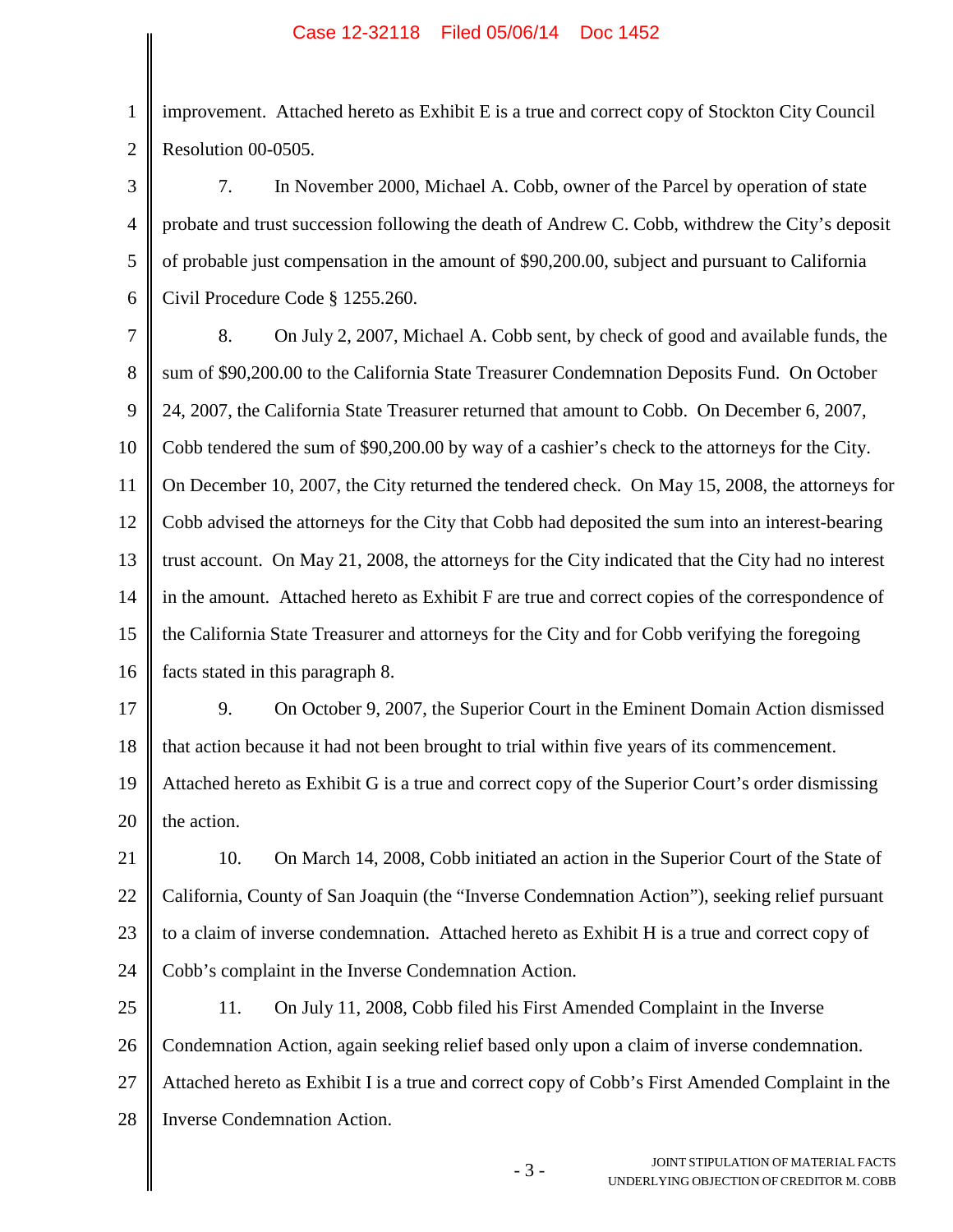## Case 12-32118 Filed 05/06/14 Doc 1452

1 2 3 4 5 12. The City demurred to Cobb's First Amended Complaint. On September 11, 2008, the Superior Court sustained the City's demurrer on the ground that the inverse condemnation claim was time-barred. Attached hereto as Exhibit J is a true and correct copy of the Superior Court's Order Sustaining Defendant City of Stockton's Demurrer to First Amended Complaint for Inverse Condemnation.

6 7 8 9 13. On September 8, 2008, Cobb filed his Second Amended Complaint in the Inverse Condemnation Action, adding claims to quiet title, declaratory relief, and ejectment. Attached hereto as Exhibit K is a true and correct copy of Cobb's Second Amended Complaint in the Inverse Condemnation Action.

10 11 12 13 14 15 16 17 14. The City demurred to Cobb's Second Amended Complaint. On November 24, 2008, the Superior Court sustained the City's demurrer as to all claims. The Superior Court concluded, *inter alia*, that the inverse condemnation claim was barred by the statute of limitations, and that the quiet title and ejectment claims were barred by the doctrine of intervening public use. The Superior Court granted Cobb leave to amend his complaint with respect to all but his inverse condemnation claim. Attached hereto as Exhibit L is a true and correct copy of the Superior Court's Order Sustaining Defendant City of Stockton's Demurrer to the Second Amended Complaint.

18 19 20 15. On December 23, 2008, Cobb filed his Third Amended Complaint advancing claims of quiet title, ejectment, trespass, and declaratory relief. Attached hereto as Exhibit M is a true and correct copy of Cobb's Third Amended Complaint in the Inverse Condemnation Action.

21 22 23 24 25 26 16. The City demurred to Cobb's Third Amended Complaint. On April 3, 2009, the Superior Court sustained the City's demurrer as to all claims. It found, *inter alia*, that Cobb's quiet title, ejectment, and trespass claims were barred by the doctrine of intervening public use. The Superior Court dismissed the action without leave to amend. Attached hereto as Exhibit N is a true and correct copy of the Superior Court's Order Sustaining Defendant City of Stockton's Demurrer to Third Amended Complaint.

27 28 17. On June 15, 2009, Cobb appealed the Superior Court's dismissal of the Inverse Condemnation Action to the California Court of Appeal, Third District. In his briefing, he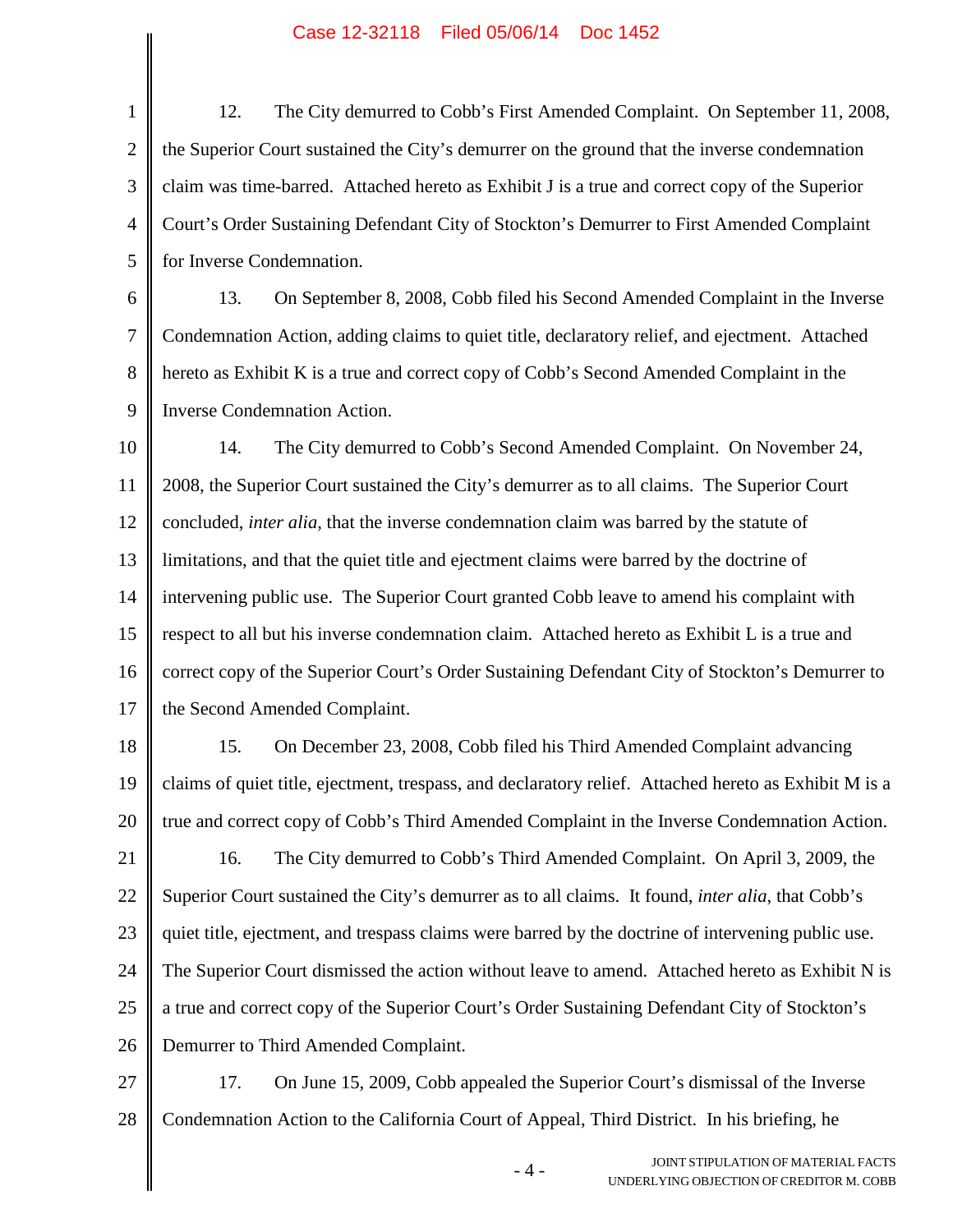## Case 12-32118 Filed 05/06/14 Doc 1452

1 2 3 challenged the dismissal of only his inverse condemnation claim on statute of limitation grounds. Cobb did not appeal the dismissal of the quiet title, ejectment, trespass, or declaratory relief claims. 18. On January 26, 2011, the Court of Appeal reversed the Superior Court's decision

4 5 6 7 8 with respect to Cobb's inverse condemnation claim, finding that it is not barred by the statute of limitations. The Court of Appeal stated in its written decision that "plaintiff's only challenge is to dismissal of the inverse condemnation claim." Attached hereto as Exhibit O is a true and correct copy of the Court of Appeal's decision.

9

24

25

26

27

28

19. On June 28, 2012, the City petitioned for bankruptcy under chapter 9. Dkt. No. 1.

10 11 12 13 14 15 16 20. On August 16, 2013, Cobb filed a Proof of Claim in the chapter 9 case. Cobb listed the total amount of his claim as \$4,200,997.26, consisting of \$1,540,000.00 as the principal of his claim; \$2,282,997.26 as interest on the principal of his claim; \$350,000.00 as attorney's fees and litigation expenses; \$13,000.00 as costs of suit; and \$15,000.00 as real estate taxes, maintenance costs, and insurance costs. Cobb did not indicate on his Proof of Claim that the claim was secured or that the claim was entitled to priority under 11 U.S.C. § 507(a). Attached hereto as Exhibit P is Cobb's Proof of Claim.

17 18 19 21. On November 15, 2013, the City filed the First Amended Plan for the Adjustment of Debts of City of Stockton, California. The City designated 19 classes of claims. Cobb's claim was included in Class 12 as a General Unsecured Claim. Dkt. No. 1204.

20 21 22. On February 3, 2014, the City filed its Memorandum of Law in Support of Confirmation of the First Amended Plan. Dkt. No. 1243.

22 23 23. On February 11, 2014, Cobb filed the Objection of Creditor Michael A. Cobb to Plan and Confirmation Thereof. Dkt. No. 1261.

> - 5 - JOINT STIPULATION OF MATERIAL FACTS UNDERLYING OBJECTION OF CREDITOR M. COBB